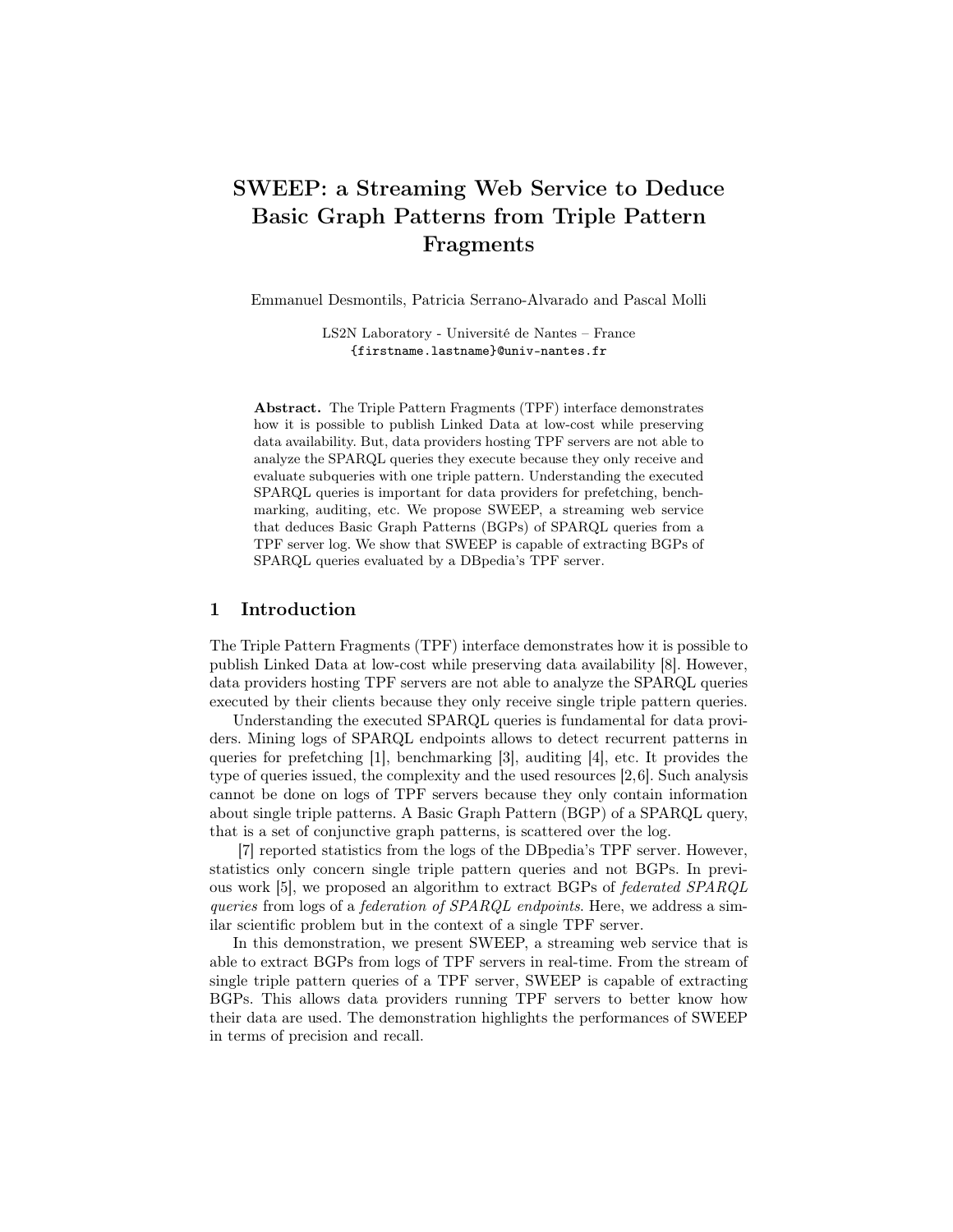### 2 Motivating example

In Figure [1,](#page-1-0) two clients,  $c_1$  and  $c_2$ , execute concurrently queries  $Q_1$  and  $Q_2$ over the DBpedia's TPF server. *Q*<sup>1</sup> asks for movies starring Brad Pitt and *Q*<sup>2</sup> for movies starring Natalie Portman.<sup>[1](#page-1-1)</sup> Both queries have one BGP composed of several triple patterns  $(tp_n)$ .

<span id="page-1-0"></span>

Fig. 1: Concurrent execution of queries *Q*<sup>1</sup> and *Q*2.

<span id="page-1-2"></span>

| $\blacksquare$ | Time                       | $ {\rm Asked\;triple\;pattern/TPF} $                                                                                                                 |  |  |  |
|----------------|----------------------------|------------------------------------------------------------------------------------------------------------------------------------------------------|--|--|--|
|                | 11172111:24:19             | ?predicate=rdfs:label & ?object="Brad Pitt"@en                                                                                                       |  |  |  |
|                | $2 \mid 172 \mid 11:24:23$ | dbpedia:Brad Pitt rdfs:label "Brad Pitt"@en,                                                                                                         |  |  |  |
|                | $3 \mid 172 \mid 11:24:24$ | ?predicate=dbpedia-owl:starring & ?object=dbpedia:Brad Pitt                                                                                          |  |  |  |
|                | 1172 11:24:27              | dbpedia:A River Runs Through It (film) dbpedia-owl:starring dbpedia:Brad Pitt<br>dbpedia:Troy $(\text{film})$ dbpedia-owl:starring dbpedia:Brad Pitt |  |  |  |
|                | $5 \mid 172 \mid 11:24:28$ | [?subject=dbpedia:A River Runs Through It (film) &?predicate=rdfs:label                                                                              |  |  |  |

Table 1: Excerpt of a DBpedia's TPF server log for query *Q*1.

The TPF client decomposes the SPARQL queries into a sequence of triple pattern queries partially presented in Table [1.](#page-1-2) The odd-numbered lines represent received triple pattern queries and the even-numbered ones represent sent triples after evaluation on the RDF graph. Lines 1 and 3, correspond to triple pattern queries for  $tp_2$  $tp_2$  and  $tp_1$  of  $Q_1$ .<sup>2</sup> We can observe that the object in Line 3, comes from a mapping seen in Line 2. This *injection* of a mapping obtained from a previous triple pattern query, is clearly a *bind join* from *tp*<sup>2</sup> towards *tp*1.

As the TPF server only sees triple pattern queries, the original queries are unknown to the data provider. In this work, we address the following research question: *Can we extract BGPs from a TPF server log?*

The main challenge is to distinguish *similar queries*, that is queries whose triple patterns are the same for the TPF server as  $tp_1$  vs  $tp'_1$ . In our example, we aim to extract two BGPs from the TPF server log, one corresponding to  $Q_1$ , BGP[1]=  $\{tp_1.tp_2.tp_3.tp_4.tp_5\}$  and another corresponding to  $Q_2$ , BGP[2]=  $\{tp'_1.tp'_2.tp'_3.tp'_4\}.$ 

<span id="page-1-1"></span> $^{\rm 1}$  These queries come from  ${\tt http://client.linkeddatafragments.org/}.$  ${\tt http://client.linkeddatafragments.org/}.$  ${\tt http://client.linkeddatafragments.org/}.$ 

<span id="page-1-3"></span><sup>2</sup> TPF clients always rename variables as *"subject"* or *"object"*, regardless of how they are named in the original query.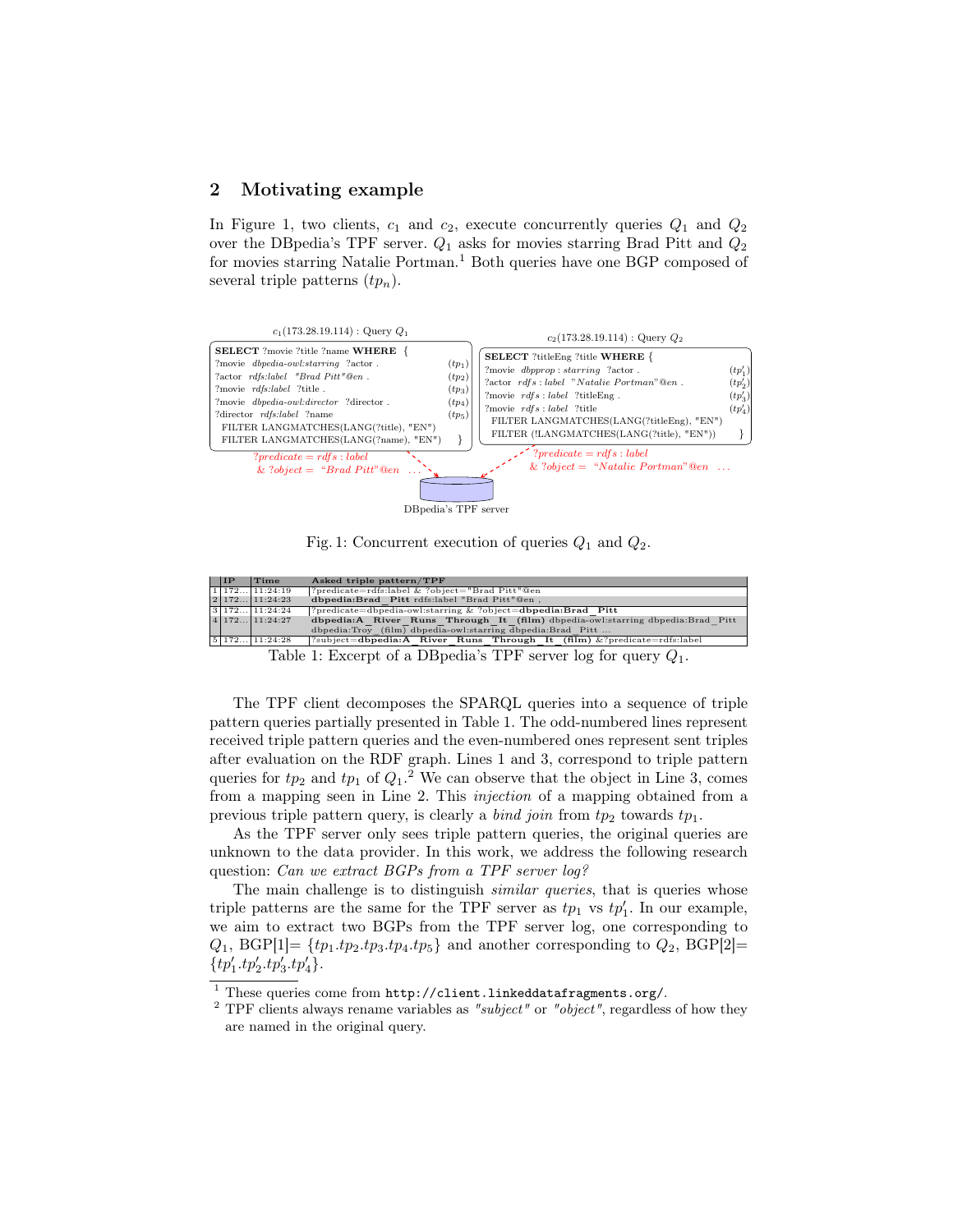### 3 SWEEP

SWEEP uses a TPF server log, as the one of Table [1,](#page-1-2) composed of an unlimited ordered sequence of execution traces organized by IP-address. It considers a fixed-size window sliding over the TPF server log. Window size can depend on the memory available for the streamed log or on the average of known values used as timeout by TPF clients.

We consider a set *G* of deduced BPGs. Each time a triple pattern query  $(tpq_i)$ arrives, SWEEP creates a new  $BPG<sub>j</sub> \in G$  or updates an existing one.

Suppose *G* is empty and SWEEP receives  $tpq_1 = \{?s \text{ p2} \text{ toto}\}\$  where ?s produces 2 mappings:  $\{c1, c2\}$ . As *G* is empty, SWEEP creates  $BGP_1$  containing  $tpq_1$  with the current time as timestamp,  $BGP_1.ts = time()$ .

Then, if  $tpq_2 = \{c1 \text{ p1 } ? \text{ o}\}\$  arrives, as *c*1 appears in mappings of a  $BGP_j \in$ *G*, SWEEP detects a bind join. This implies updating *BGP*<sup>1</sup> with the join  $\{?s\ p2 \text{ toto . }?s\ p1\ ?o\}.$  If  $tpq_3 = \{c2 \ p1 \ ?o\}$  arrives, as it is already represented in *BGP*1, nothing is done.

If  $BGP_1$  is out the window, i.e.,  $time() - BGP_1.ts > window$ , then it must no longer be updated; it is delivered and removed from the stream.

We run SWEEP with queries proposed by the TPF web client ([http://](http://client.linkeddatafragments.org/) [client.linkeddatafragments.org/](http://client.linkeddatafragments.org/)). From 21 queries executed, we obtained 100% of precision and 87% of recall of deduced BGPs when compared to the BGPs of corresponding original queries. SWEEP succeeds in this case because these queries are note very *similar*. Different precision and recall would be produced with a more challenging set of queries.

#### 4 Demo

Figure [2](#page-3-8) presents the dashboard of SWEEP available at [http://sweep.priloo.](http://sweep.priloo.univ-nantes.fr) [univ-nantes.fr](http://sweep.priloo.univ-nantes.fr). It shows the most recent deduced BGPs and original client queries when they are available. Our TPF client, [http://tpf-client-sweep.](http://tpf-client-sweep.priloo.univ-nantes.fr) [priloo.univ-nantes.fr](http://tpf-client-sweep.priloo.univ-nantes.fr), sends the original client query to SWEEP to be able to calculate precision and recall.

If you want to test SWEEP with another TPF client, you must specify the address of the DBpedia's TPF server we have setup: [http://tpf-server-sweep.](http://tpf-server-sweep.priloo.univ-nantes.fr) [priloo.univ-nantes.fr](http://tpf-server-sweep.priloo.univ-nantes.fr). In this case, SWEEP will deduce BGPs but will not be able to calculate precision and recall.

We used, the versions of JavaScript for Node.js of the TPF server and client. The source code is available at <https://github.com/edesmontils/SWEEP>.

## 5 Conclusion and perspectives

SWEEP demonstrates how it is possible to deduce the BGPs executed by a TPF server. This allows data providers to have a better understanding of the usage of their data.

With SWEEP it would be possible to detect whether clients are executing federated queries over multiple datasets hosted by one TPF server. And if multiple data providers agree on streaming their logs to a shared SWEEP service, they would be able to detect federated queries executed over multiple TPF servers.